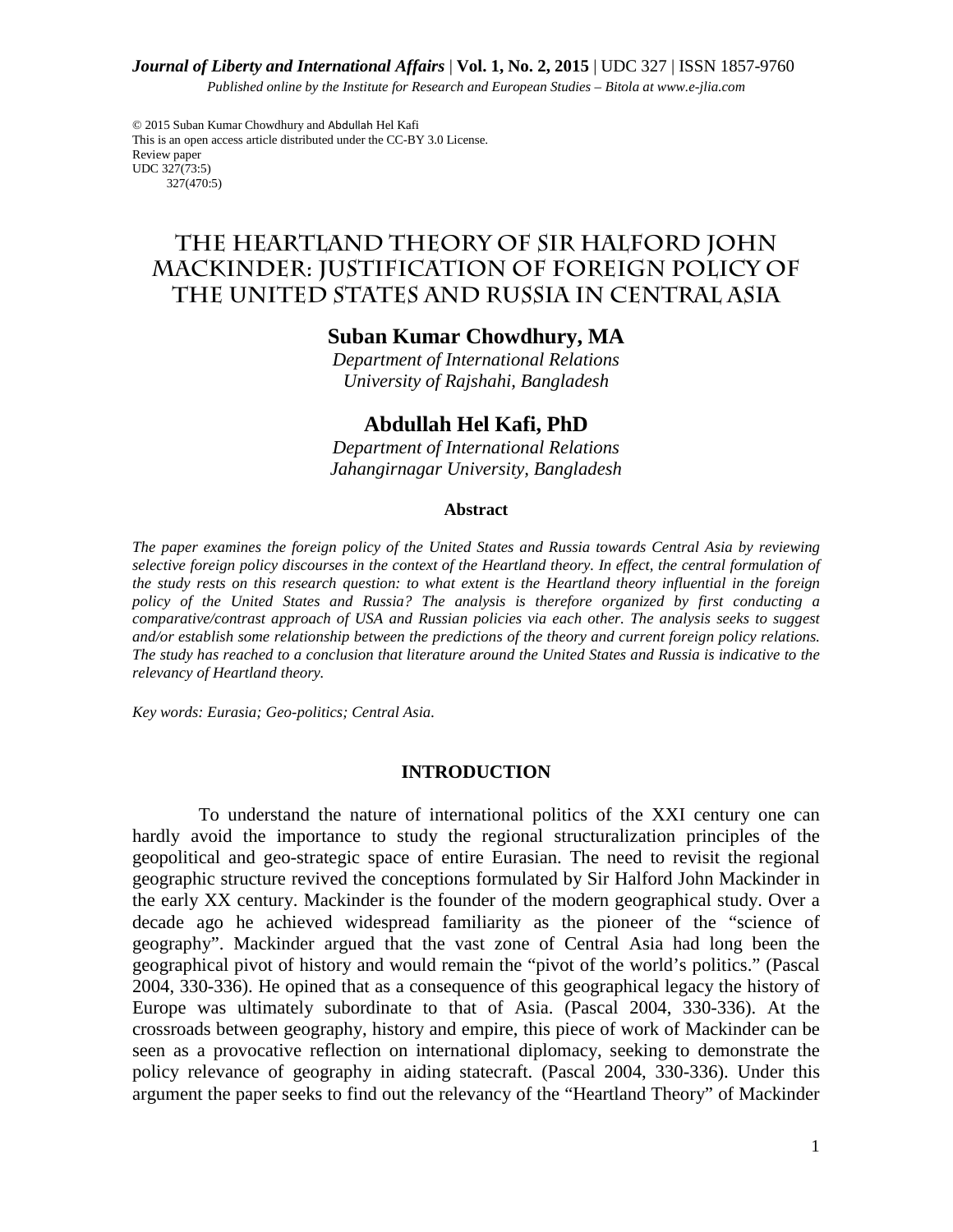in the foreign policy of the United States and Russia. The Heartland consists of Russia and Central Asia (Kazakhstan, Kyrgyzstan, Tajikistan, Turkmenistan, and Uzbekistan). The collapse of the USSR in 1991 followed the independence of the Central Asian states. The emergence of these new republics constitutes the modern core of the pivot area of the thesis of Mackinder. (Margaret & Westenley 2008, 2). It is therefore pivotal in any geo-strategic analysis concerning the Heartland. Russia is, and historically has been, the regional hegemony of the Heartland. This paper examines the foreign policy of the United States and Russia towards Central Asia by reviewing selective foreign policy discourses in the context of the Heartland theory. In effect, the central formulation of the paper rests on this research question: to what extent is the Heartland theory influential in the foreign policy of the United States and Russia? From the International Relations perspective, there is a vacuum in the literature dealing directly with the Great Power politics in Central Asia region. There is also a void in the literature to be filled with new theoretical and methodological approaches to the study of neo-imperialism in the USA and Russian foreign policies in the ethnic conflicts and generally in the whole region. The basic purpose of this study is to bring a new perspective to the literature on above-mentioned issues. Initially, the paper provides a brief background to the theory and the region. This is followed by a thorough review of the current literatures on foreign policy of the United States and Russia in Central Asia. Thirdly, it compares and contrasts the various literatures by analyzing their use of geostrategic concepts to explain foreign policy issues involving Central Asia. Ultimately, the conclusion of the paper states that Central Asia is significant in the foreign policies of the United States and Russia because of its natural resources, the need to secure market access to those very resources, and its geo-strategic location in the "war on terror." The Heartland theory is therefore relevant as well as influential to the extent that foreign policy towards the region is still formulated with a conscious outlook for geopolitical advantage.

### **METHODS OF REVIEW AND ANALYSIS**

The study is based on analytical model to make an assessment on to what extent the Heartland theory is influential in the foreign policy of the United States and Russia towards Central Asia. Methodologically, the study does not directly address the policies of the said countries but rather uses already available literatures of policy experts to research the foreign policy of the United States and Russia, test their relevance in context to Mackinderian philosophy, and to conclusively make a judgment based on the research question - to what extent is the Heartland theory influential/applicable? - that formulates the premise of the paper. As part of secondary source of data the paper uses Mackinder's thesis statement - *who rules the Heartland commands the world* - to conduct an analysis that contextualizes the assertions of the literatures, assesses the relevance of the theory in contemporary politics, and examines the implications thereof for great power geopolitics. Inconsistencies in the method are to be expected for two reasons. One, it does not contextualize policy through a microcosmic study of a single country in the region, and as such lacks a specific case study. Two, it assumes that conflict is endemic between the great powers. For these reasons, critics can argue that the method is flawed because it is overly realist in its application. The analysis is therefore organized by first conducting a comparative/contrast approach of USA and Russian policies via each other. Secondly, it addresses the Heartland Theory's applicability in the contemporary environment of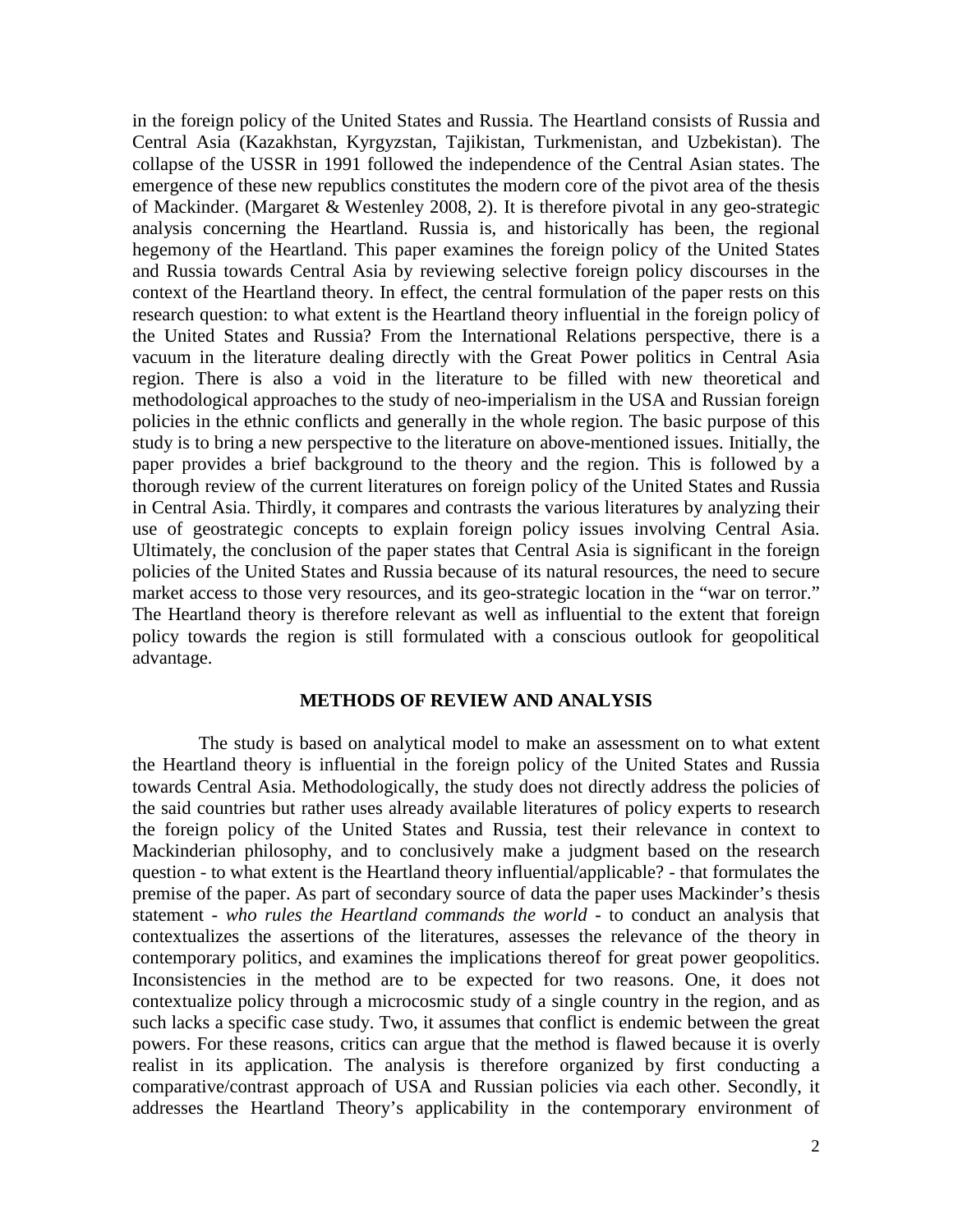international politics. While not attempting to propose the Heartland theory as a general model for foreign policy towards Central Asia, the analysis seeks to suggest and/or establish some relationship between the predictions of the theory and current foreign policy relations.

## *What does the Heartland theory exactly mean?*

The Heartland theory of Mackinder placed the pivot in the center of the planet, which includes the river basins of the Volga, Yenisey, Amu Draya, Syr Draya, and two seas the Caspian and the Aral. (Mackinder 1943, 595-605). In the Heartland theory Mackinder actually engages geography in international politics both literally and figuratively. Literally the Heartland theory pointed out that, Eurasia is strategically the most advantageous geographical location (See: Figure 1). On the other hand figuratively this theory put emphasis on the centrality of the Eurasian region. Mackinder stated that in the context of the global geopolitical processes, the Eurasian continent is found in the center of the world politics. Under this statement he suggested that the state that dominated the Heartland would possess the necessary geopolitical and economic potential to ultimately control the world politics. Although the Heartland Theory faced much criticism in the decades since its publication, this paper does not aim to readdress these criticisms. Rather the study aim to justify how far the philosophy is rational as well as influential in the contemporary environment of international politics. More specifically the study intends to seek the influence of this theory in the foreign policy directions of the United States and Russia in Central Asia. In order to fulfill this aim the next section of this study review few selective literatures on foreign policy discourse of both states.

### *Literature Review*

The following section of this study reviews various analyses of policy experts in order to comprehend a comprehensive understanding of the present geopolitical context of the foreign policy of the great powers towards central Asia. The study followed a comparative approach to review the relevant literatures. As a result the review rotates between the USA and Russia.

# *The USA policy*

There are ample of literature regarding the policy of the USA in Central Asian countries. Each of these literature shares a common perception and that is: the engagement of the United States in Central Asia increase remarkably in the post 9/11 era. So, to understand the politics of the United States in the XXI century the period of post 9/11 is significant. In that case the statement of Colin Powell after the terrorist attack of 9/11 can best be exemplified – "the United States will remain interested in the long term security and stability of the region". (Andrew 2002, *cited in* Margaret & Westenley 2008, 8). Actually three broad concepts has polarized the scholars in assessing the foreign policy of the United States in the Central Asian region (i.e. geographical pluralism, establishment of liberal democracy and liberal or free market economy. Perception arise from these two concepts are - *firstly,* the foreign policy of the United States in this region stressed much emphasis on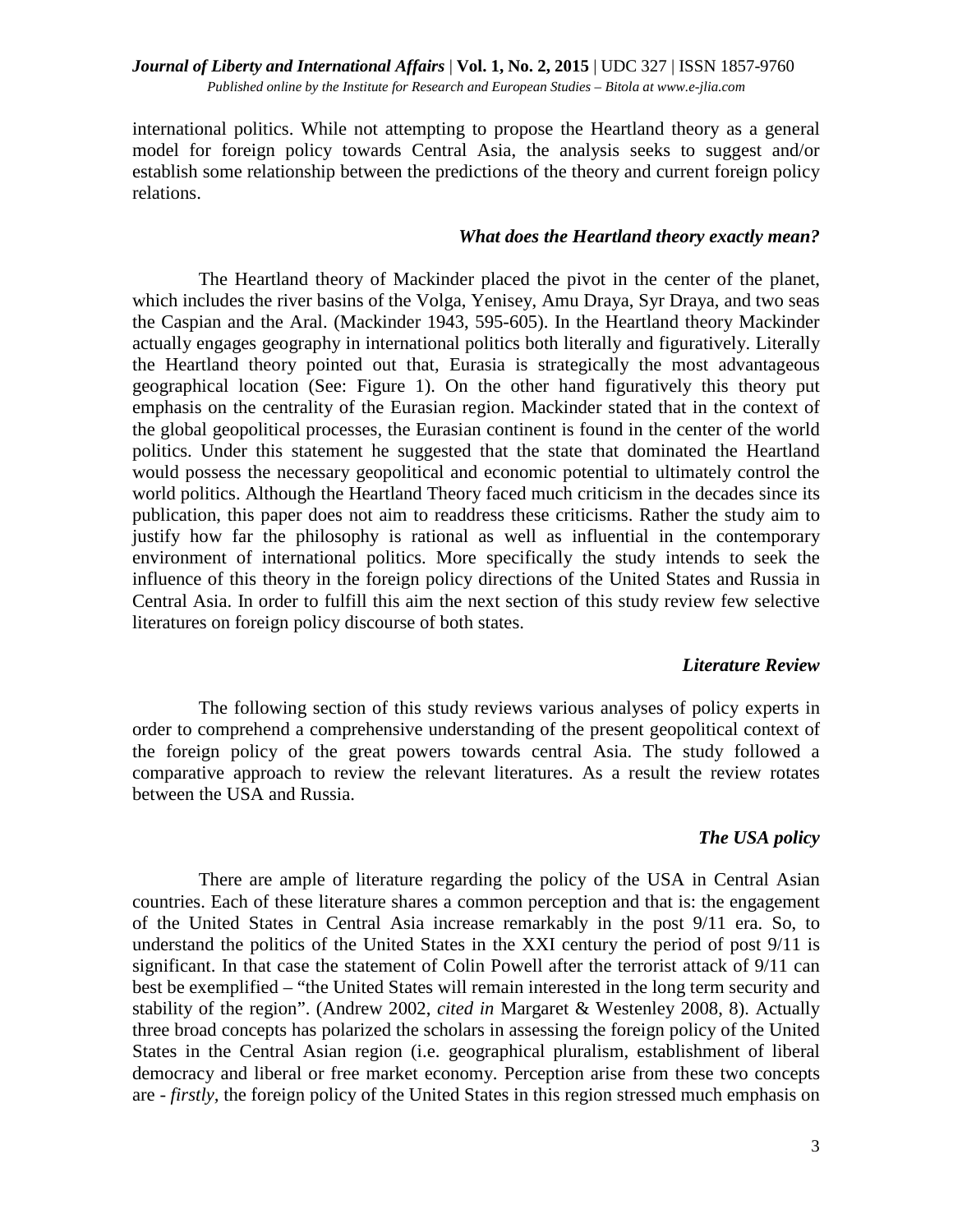geographical stability. The policy umbrella of geographical stability also includes several other inputs like-the containment of terrorism and the suppression of Russia and to become a regional hegemon. *Secondly,* as a part of geo-economic strategy the United States want to ensure her access to the natural resources through pursuing a policy of cut-to-size Russian and Chinese influence in this region. (Nick 2007, 407). The United States has applied a pluralist approach in formulation its foreign policy priority areas in Central Europe. This argument has well proved by Stephen Blank and Marlene Laruelle. Blank in his book *United States and Central Asia in Central Asian Security: The New International Context,* have showed that the foreign policy of the United States in Central Asia is based on three broad approach (i.e. to increase the supply of energy to the consumer, to prevent any one state from monopolizing the energy supply and to enhancing western ideas of liberal democracy throughout central Asian region). Blank contends that the idea of enhancing liberal democratic values will ultimately serve the purpose of US foreign policy goal in the Central Asia. (Blank 2001, 133). Likewise, Laruellenin his policy brief paper *US Central Asia Policy: Still American Mars versus European Venus?*, have identified two priority areas of the US involvement in Central Asia. In saying about the first priority area he argued that Afghanistan have become a driving force of the US involvement in Central Asia, with military bases in Uzbekisthan's Karshikhanabad and Kyrgyzstan's Manas. (Laruelle 2012, 2-4). Accordingly as a second aspect of the foreign policy United States in Central Asia is to increase the development and distribution of the energy resources and supply routes of this region.

Similarly scholar like Ariel Cohen in his article *USA Foreign Policy Interests and Human Rights in Central Asia,* also showed deep concern about the possibility of Sino-Russian cooperation. (Cohen 2001,6). Cohen try to indicate that such Sino-Russian cooperation bears the potentiality of increasing their sphere of influence within the Central Asian region and this will subsequently affect the presence of the United States in that particular region. (Cohen 2001, 6). So it may be said that if the possibility of such Sino-Russian co-operation turns into practicability then it will ultimately affects the foreign policy of the United States in this region.

The major challenge of the foreign policy of the United States in Central Asia is to keep a set of three states (i.e. China, Russia and Iran) completely away from this region. (Blank 2007, *cited in* Alcenat & Scott 2008, 9). Blank in his article *USA Interests in Central Asia and the Challenges to Them*, also asserted the importance of pipeline politics. In mentioning about the significance of pipeline politics he said the in that case Russian policy is quintessentially monopolistic. (Blank 2007, *cited in* Alcenat & Scott 2008, 9). The review of Blank's article makes it evident that as a consequence of the above assertion of Blank the United States should move to build military ties with the regional powers in order to secure her interest in the Central Asia. However Blank stressed much emphasis on building military ties with the Central Asian states as part of her foreign policy initiatives, the view of Cohen is quite different in that case. Review of the literature of Cohen makes it clear that he put much emphasis on promoting democratic institutions in Central Asia. (Cohen 2006, *cited in* Alcenat & Scott 2008, 10). He argued that promotion of democratic institutions and circulation of democratic ideals will facilitate the market access of the United States to this region. (Cohen; 2006, 6-10). The broad aspects of the foreign policy goals of the United States are summarized by Cohen under three words: security, energy and democracy. (Cohen 2006, *cited in* Alcenat & Scott 2008, 10). He argued that the United States must take active part in the Transportation Corridor Europe-Central Asia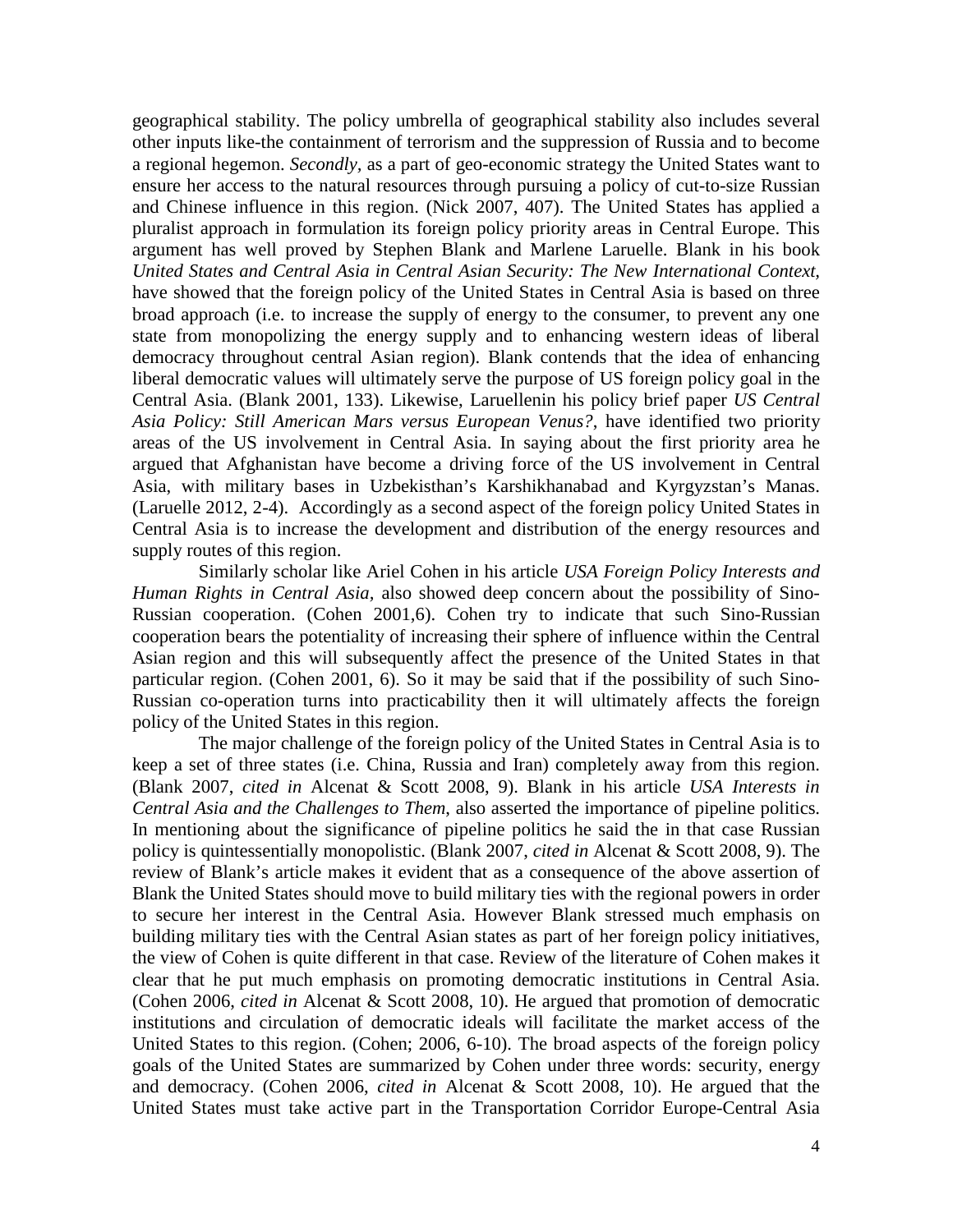Program (TRACECA) which is a trade route devised by the European Union. (Cohen 2001, *cited in* Alcenat & Scott 2008, 10). Study also found the reflection of the assertion of Cohen in the congressional report *Central Asia's Security: Issues and Implications for USA Interests*, held by Nichol. (Nichol 2007, *cited in* Alcenat & Scott 2008, 10). The review of the report of Nichol indicates the European efforts and the incidents of poverty in the Central Asian region. In this report he stated that poverty in Central Asia has a severe implication on the socio-economic condition of this region and this ultimately create security problem. Nichol in his report also reflect the linkage between security and development. In his words, the socio-economic problem caused by poverty create security problem for the development. (Nichol 2007, *cited in* Alcenat & Scott 2008, 10).

A comparative review of the literature of both Nichol and Cohen it is found that, the argument of Nichol is hardly contrary to the statement of Cohen. Like Cohen, Nichol in his report argued that in the Central Asian region the priority areas of the foreign policy of the United States include fostering Western ideals of democracy, free market economy as well as assisting the development of oil and other natural resources. (Nichol 2007, *cited in*  Alcenat & Scott 2008, 10).

The mentioned works stressed much emphasis on the access of the United States to energy resource of Central Asia. Access to energy resource alone may not fulfill the foreign policy goal of the United States in this region. In that case Christopher Fettweis comes as a critic of what Cohen argued in the above study. Fettweis contends that the argument of Cohen is not at all rational if the contemporary environment of international politics is to be justified. Fettweis justified contemporary international politics as it is void of great-power conflicts. Based on such justification he stated that there is no need of a balance between East and West in the system and therefore the geo-political view of Mackinder is obsolete. Fettweis put much emphasis on dominance of the United States in the global economic sphere. He argued that global economy will pave the way of access of the United States to the energy supply of Central Asia.

So it is evident from the above discussion that in these literatures the scholars contend that the formulation of foreign policy of the United States in Central Asia is just an effort to spread democracy to enhance market accessibility of the Unite States to natural resources of Central Asia. The reviews hardly find any argument among the scholars regarding the necessity of establishment of the United States presence through NATO and military personnel except to combat terrorism. Scholars like Blank, Cohen, Fettweis argued that at present the military presence in this region is only temporary and just for combating terrorism. Based on this argument they contends that geo-political theory of Mackinder in that sense is not in fact influential as the environment of global economy is already ensure the market access of the United States to this region.

### *The Russian Policy*

The review of literatures on Russian foreign policy in Central Asia is indicating the intention of political and economic domination. All the literatures on Russian foreign policy are asserting that Russian is trying to reshape her backyard political and economic influence in this region as near-abroad. (Jonson 2001, 95). Study has found the Russian foreign policy in Central Asia is bifurcated in its perspectives to include dynamics of state and domestic influences. (Jonson 2001, 95). How far the Russian foreign policy in Central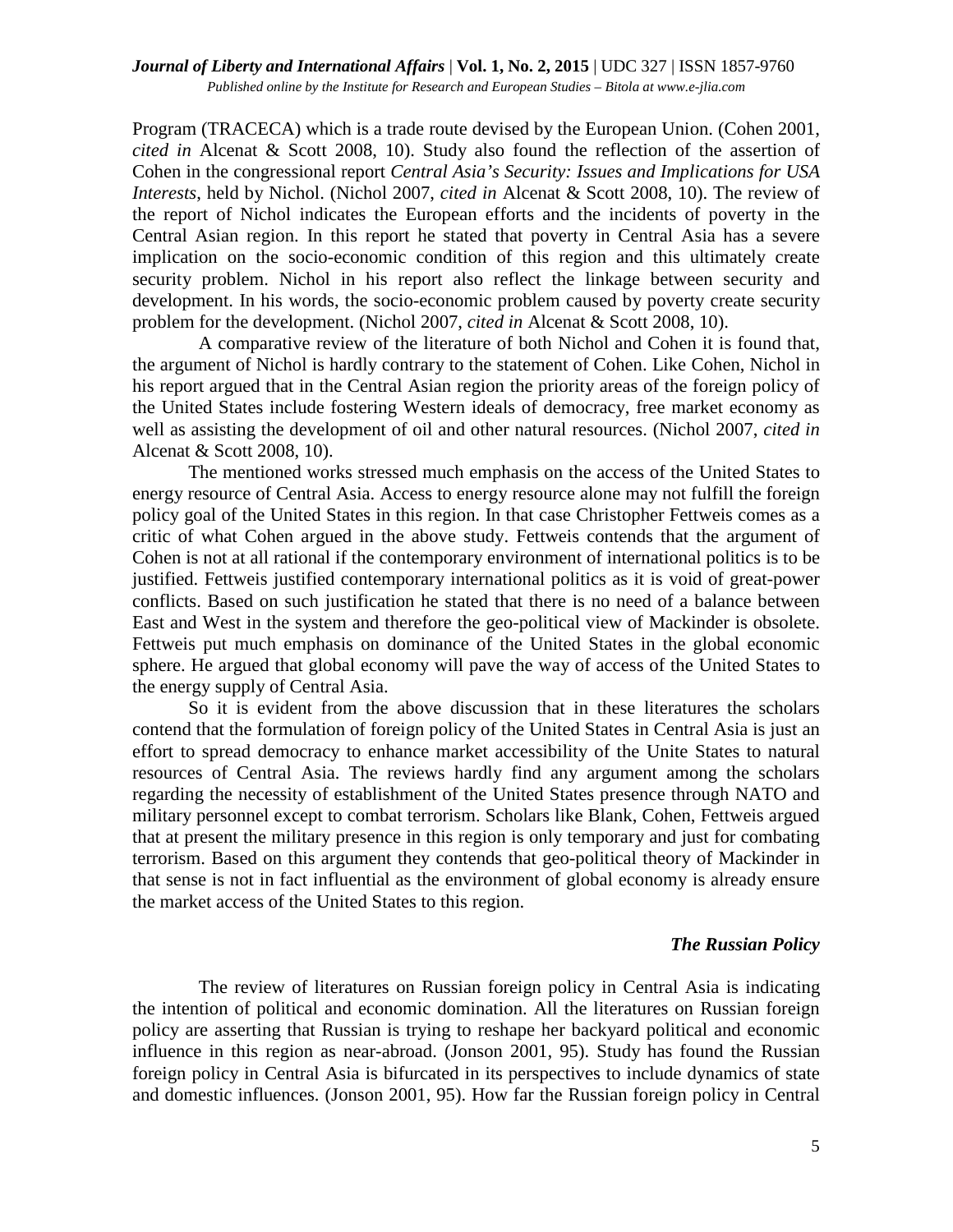Asia is driven by contradictory pressures or not is clearly analyzed by Peter Rutland in his *Paradigms for Russian Policy in the Caspian Region*. Rutland identified two contradictory character of Russian foreign policy in this region (i.e. to cooperate with and to oppose the USA penetration into the region). A pluralist approach including the policy of free market economy is noticeable in the foreign policy of Russia. (Rutland 2000, *cited in* Alcenat & Scott 2008, 11). The Russian foreign policy is not free from institutional rivalry marked by political elites. Such political elites are interested to preserve economic monopoly over Russia, the region, and the expulsion of USA influence. In addition, scholars on Russian foreign policy also argued that there exists a policy paradigm that strangles the GUUAM (Georgian-Ukraine-Uzbekistan-Azerbaijan-Moldova) axis economically, thereby exerting influence over the region and lessening USA involvement. (Rutland 2000, 163).

As such Russian foreign policy in Central Asia can be termed as a conflictive paradigm where no single model can explain the grand pursuit of Russian policy. The domestic political environments as well as the economic agencies are divided among themselves in the process of policy formulation. Due to the lack of an integrated policy formulation process Russia is therefore "confused" in its policy objectives towards the Central Asian region. Despite such confusion of policy formulation, one thing is common in Russian foreign policy and that is the deployment of political, military, and economic tools to advance its interests in the Central Asian region. (Rutland 2000, 171-73). This simplest concept of Russian foreign policy in Central Asia can be termed as neo-imperialist approach. (Rutland; 2000, 171-73). Rutland argued that the domestic economic actor of Russia has a great interest in maintaining energy monopoly in Central Asia. (Rutland 2000, 169-71). An implication of such interest of the domestic economics is prevalent in the foreign policy decision making process of Russia towards Central Asia. However Rutland stated that economic actors influence the policy process of Russia more than the military because of an interest to maintaining energy monopoly, there is also a consensus to advance Russian interests in opposition to USA efforts to penetrate the region, thereby making Russian policy in the region ambiguous. (Rutland 2000, 169-71). A similar view on the foreign policy of Russia is also found in the article of Lena Jonson. This scholar in his paper titled*-Russia and Central Asia* has argued that Russia's foreign policy can best be understood in the context of its efforts to prevent outsiders from gaining influence in the Central Asian states. (Jonson 2001, 114).The United States is a major concern from Russia. In Central Asian region the political, economic and social interest of Russia are often challenged by the United States. (Jonson 2001, 98). Moreover the political elite of Russia are of the view that "through weakening its influence in the region the Western policy constitutes a challenge to Russia." (Jonson 2001, 115). As such the issue of containing any external influence in Central Asia is still reflective in the foreign policy of Russia. Through its foreign policy formulation Russia wants to strengthen its status as a regional power through averting the external powers, particularly the United States. Jonson argued that, Russia uses geography as an aid to its statecraft, engaging China as strategic power to counter USA influence (Jonson 2001, 115). However the foreign policy of Russia sought to prevent a power vacuum that would enable increase engagement of the United States, Jonson in his paper mentioned that Russian influence in the Central Asian region is decreasing gradually. This assertion of Jonson is proved as legitimate due to the waning influence of Russia to convince the states to join its security umbrella. Jonson in his paper postulates that despite the treaty of the Commonwealth of Independent States (CIS), states are still cooperating with NATO's Partnership for Peace (Jonson 2001, 109).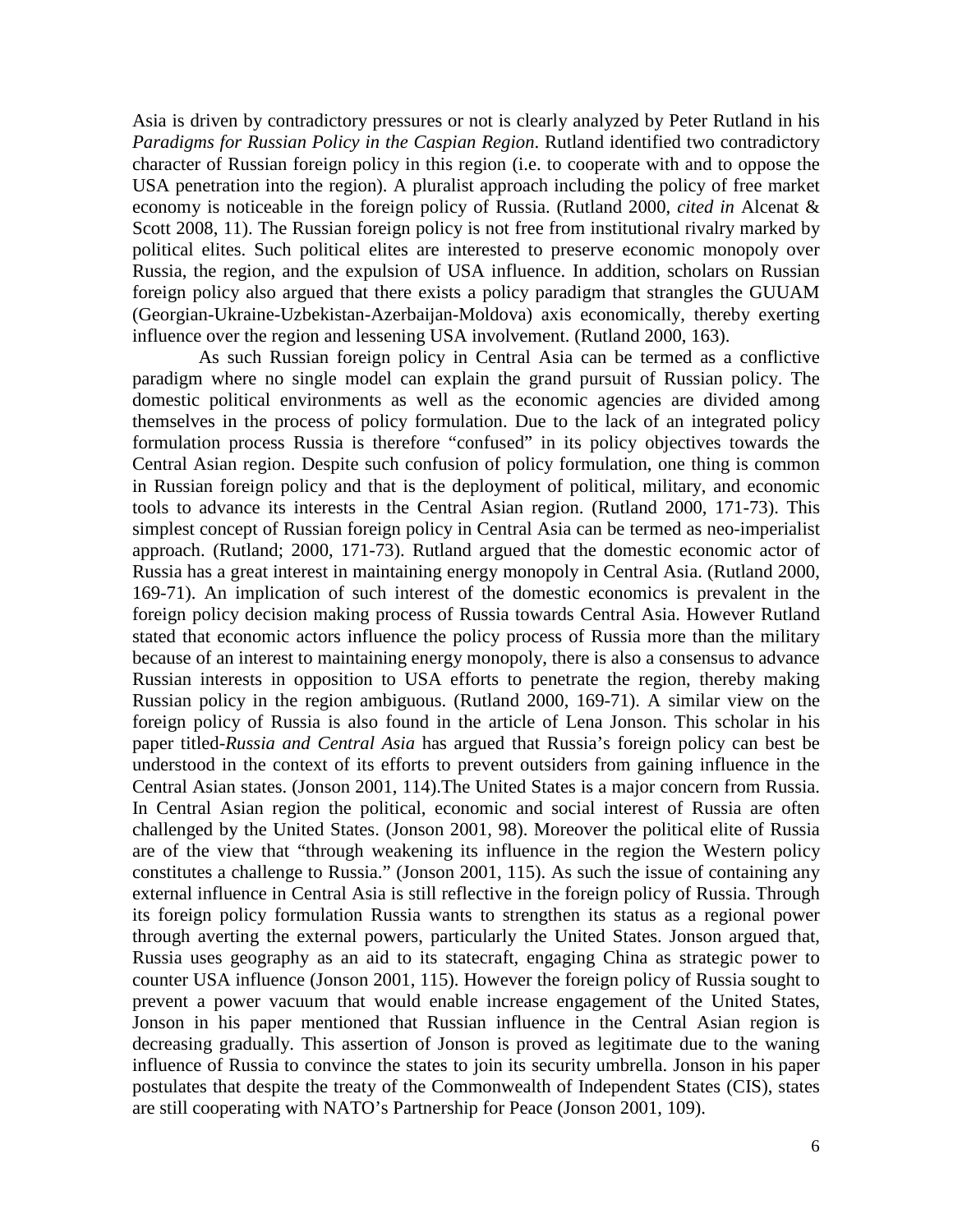### *Journal of Liberty and International Affairs* | **Vol. 1, No. 2, 2015** | UDC 327 | ISSN 1857-9760 *Published online by the Institute for Research and European Studies – Bitola at www.e-jlia.com*

Moreover the CIS states are now also showing their reluctance to integrate force with Russia (Jonson 2001, 119-120).Jonson argued that increasing trends of the Western influence marked as the cause of the gradual waning of Russian dominance over the region (Jonson 2001 119-120).The inability to build domestic political consensus at national level is the main cause of the decreasing influence of Russia in this region. (Jonson 2001, 119- 120).

Bobo Lo in his *Frontiers New and Old: Russia's Policy in Central Asia* agree with the statement of Peter Jonson. He argued that Central Asia is critical to Russian foreign policy of establishing itself as a leading player in the Eurasian Heartland, and as an independent center of global power alongside the United States and China (Lo 2015, 1). Lo identified the basic purpose of Russian foreign policy in Central Asia is to ensure a primary right of influence over the affairs of ex-Soviet Republics (Lo 2015, 1). Considering the contemporary world politics it is almost difficult to predict how far Russia will be able to pursue such foreign policy ambition.

From review of various literatures on Russian foreign policy in this region it is evident that Central Asian states like Kazakhstan and Uzbekistan is no longer passive object of great power diplomacy, but increasingly assertive actors. Most importantly the United States will remain a key factor in the region, even after the withdrawal of NATO combat troops from Afghanistan. Moreover China is translating its powerful economic influence into a broader strategic presence. As such in spite of its fanfare surrounding the Eurasian Union, the position of Russia is weakening gradually (Lo 2015, 3). Lo further argued that the capacity of Russia to dictate to others is remarkably reduced due to power competition among the great powers. Accordingly the threat to Russian security is proliferating. This caused Moscow to face hard struggle if it is to avoid a sharp decline of its influence in Central Asia (Lo 2015, 3). Serhei Gretsky expressed an opposite view than that of Jonson and Bobo Lo. He argued that "Central Asia's destiny is in the hands of Moscow." (Gretsky 1997, 21-22). According to Gretsky the main motive of Russian foreign policy in Central Asia is to reduce competition over natural resources (Gretsky 1997, 8-9). Craig Oliphant in his *Russia's Role and Interests in Central Asia* also stated in line with Serhei Gretsky. He outlined that in Central Asia over the past 20 years or more the situation has fluctuated. Obituaries, though, about the demise of Russia's place in the region would seem to be premature (Jonson 1998 *cited in* Oliphant 2013, 1). Whereas Jonson argued that Russian influence in Central Asia is decreasing, Craig Oliphant stated that the desire of Russia to strengthen its role in this region is again intensifying in a selective way (Oliphant 2013, 1). However Craig Oliphant has identified the selective ways of the increasing trends of Russian influence in Central Asia (i.e. the focus around customs union and the envisaged plan that this should also involve Kyrgyzstan and Tajikistan is a clear market intention), he is not sure about what the longer term picture holds and how viable these plans will prove not least against the backcloth of leadership change that will inevitably and eventually come to the countries in the region and the implications stemming from those changes (Oliphant 2013, 1). Craig Oliphant has identified the geostrategic location of the region with its immense hydrocarbon reserves as the main cause of considerable interest from external actors. He argued that, the balance sheet would still place Russia as the most prominent external power in Central Asia, in terms of primarily 1) its high level political relationships, 2) its security cooperation in the region, and 3) arguably, its range of investment projects in these countries. The review selective literatures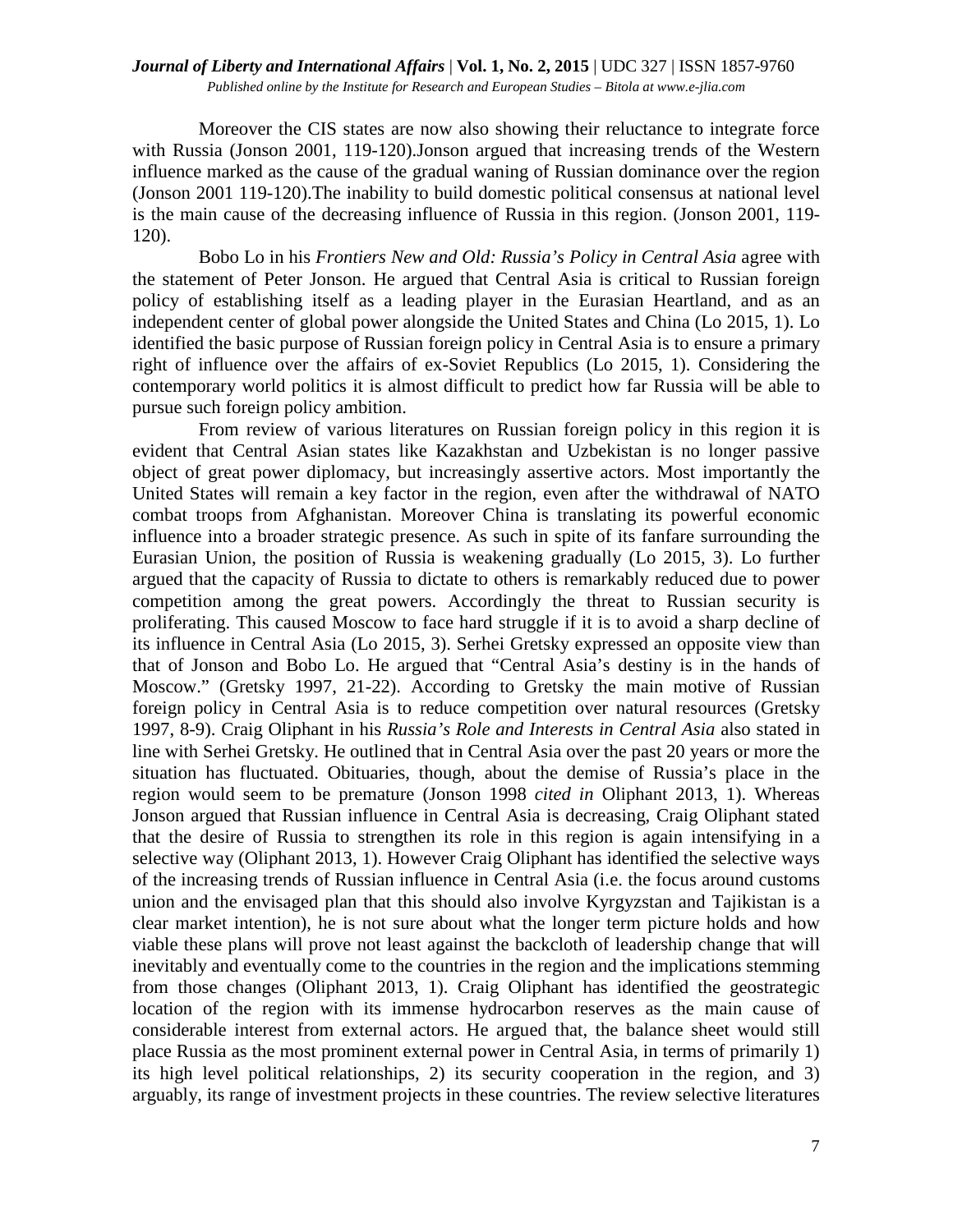on Russian foreign policy in Central Asia reveal that both Rutland and Jonson characterize Russian policy as not overly unified. They argued that despite such uniformity in Russian foreign policy decision making process towards Central Asia the Russian leaders are still ingrained in a consensus towards Western aggress and the reinstating of Russian dominance. A contradiction is also exists between the views of Jonson and Gretsky. While Jonson opined that Russian influence in Central Asia is waning, Gretsky argued that the region's fate is still dependent on Russia but only to the extent of the integrative impact of Russian policy.

### *The relevancy of Heartland Theory in Great Power Politics*

Study from the perspective of geo-strategy reveals that in geo-politics there exist endemic powers at two influential levels: that of the domestic and the state. This endemic powers consolidate their influence to the respective policies of the USA and Russia (Alcenat and Scott 2008, 18). Therefore, geo-strategy is not entirely immune to domestic participation since it implies a vast concept to deal with. The extensive push for geopolitical pluralism by the United States in the region can best be exemplified in that case. Any initiative by the United States to open the market access in Central Asia implies that this state is targeted for the exploration of multinational energy companies. The efforts of domination for the exploration of natural resources are also apparent in the case of Russia. Study found that Russia wants to have pipelines be transported through its territory. However the Russian energy companies are working on behalf of market interests, they often constrain the behavior of the state. Under the above assertion it is hardly possible to say that the Heartland theory of Mackinder is obsolete. However, considering the great power politics in Central Asia critics argued that Mackinderian analysis is not rational because it assumes conflict in a system where there is none. Such argument of the critics is hardly found out because a variety of literatures repeatedly cites the geostrategic importance for USA security in fighting terrorism and preventing Russian dominance over oil production and transportation. Accordingly after making a review of selective literature the study found that various scholarly analyses attest to the fact that Russia builds regional alliances with Iran and China to stabilize its hegemony and prevent external influence from the United States. The relevancy of the Heartland Theory of Mackinder is also found as evident in an article which was published in the Oil & Gas Journal, in the post-Cold War political "struggle between Russia and the West conflict may [be determined] by who controls the oil reserves in Eurasia." (Alcenat and Scott 2008, 19). From the political view, the declarative statement of the first Bush Administration that the "United States has deemed it a vital interest to prevent any power or group from dominating the Eurasian landmass" (Fettweis, 2003, 109-129) demonstrates that the obsolescence of Mackinderian theory is irrelevant.

Simultaneously the Russian official cited a similar concern by stating that: "[w]estern policy constitutes a challenge for Russia's regional dominance." (Jonson 2001, 115-116). So at this stance it could be said that American fear of Russia is not irrational. The leadership interest of the United States in Central Asia would further disprove the claim of the irrelevance of the theory. As for instance, Vice-President Richard Cheney's (who also served as CEO of the oil supply corporation, Halliburton) statement that: "I cannot think of a time when we have had a region emerge as suddenly to become as strategically significant as the Caspian", or former secretary of energy Bill Richardson's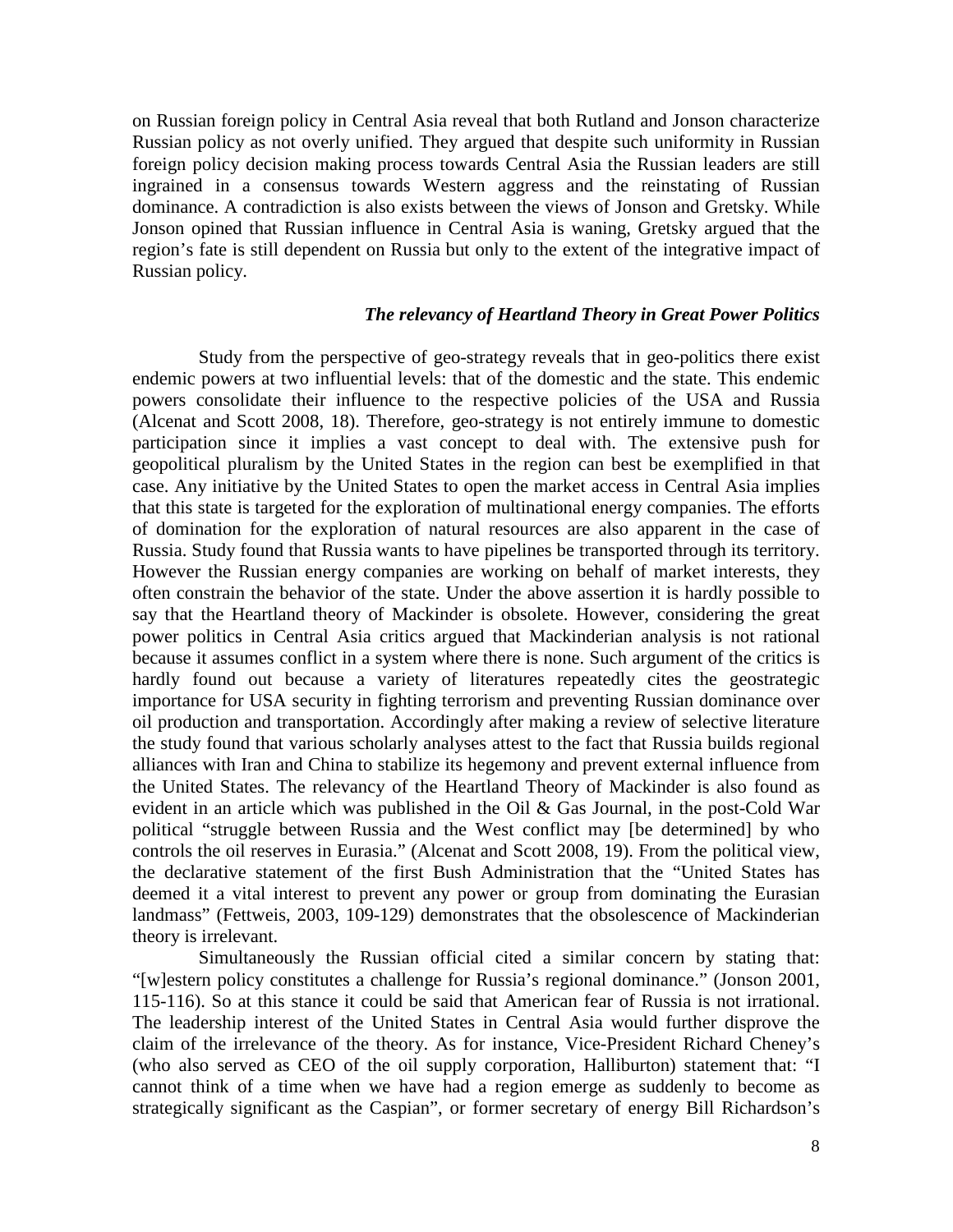evaluation that: "we're trying to move these newly independent countries toward the West. We would like to see them reliant on Western commercial and political interests rather than going on path influenced by Russia. Such statements of the leaders not only represent the national conception of the United States but also the domestic conceptions." (Kleveman 2003, 4-6). The United States and Russia formulate their respective foreign policy towards Central Asia in line with two different aspects. Whereas the United States followed an offensive policy towards Central Asia, Russian policy direction towards this region is found as quite defensive. The present study has found that there exists a conflict over energy security between the United States and Russia. The nature of the conflict between Russia and the United States is considered in this study as critical which is therefore not inevitable or a phenomenon only restricted to armed conflicts. In studying the nature of great power politics in Central Asia the study has found the growth of consumerism combined with the economization of international affairs. Such economization of world affairs caused the United States and Russia to move for raw materials/natural resources and it is evident from the analysis Philippe Le Billon who termed this competitive move between them as "resource wars." (Billon 2006, 204). Both the United States and Russia wants to gain their market interest in Central Asia at highest level. Based on this argument it is found that the stance of United States is considerably offensive in that it utilizes the GUUAM as a strategic alliance and promotes democracy to balance market favor on its side.

To maximize its economic power the foreign policy of the United States is directed through different political outlets through containing Russian sphere of influence in this region. Study has argued that the Russian foreign policy towards Central Asia is just a reaction of what the United States has pursued. Through such policy reaction Kremlin attempts to strengthen its hold in a 'near-abroad' policy that sees the region as its backyard. Geo-strategically the Central Asian region is very important for both the United States and Russia. Russia wants to control the Central Asian landmass to maintain its control over the natural resources. Likewise Russia, the United States wants to maximize their accessibility to the natural resources of this region by containing Russia. The Heartland theory falls short of grasping the context of that influence.

To put it into perspective, the literature shows that Central Asia is considered as very influential to each power. However, in light of Mackinder's notion of "the actual balance at any given time," the literature shows that geographic proximity has made Russia as the dominant power. Economically, it already controls many export routes for the shipment of natural gas and oil to western markets. On the contrary, the USA effort is likely to remain what it is now: promoting a market economy for the diversification of energy supply, whereby Russian monopoly will be broken.

### **CONCLUSION**

The study has reached to a conclusion that literature around the United States and Russia is indicative to the relevancy of Heartland theory. The study has used the "Geographical Pivot" thesis of Sir Halford J. Mackinder as an analogy to present day foreign policy of USA and Russia regarding Central Asia and found that the foreign policy discourses of both states deals greatly with the philosophy of Mackinder. This reveals that the Heartland theory is still influential in foreign policy outlook of the United States and Russia in Central Asia. Competition for gaining control over natural resources between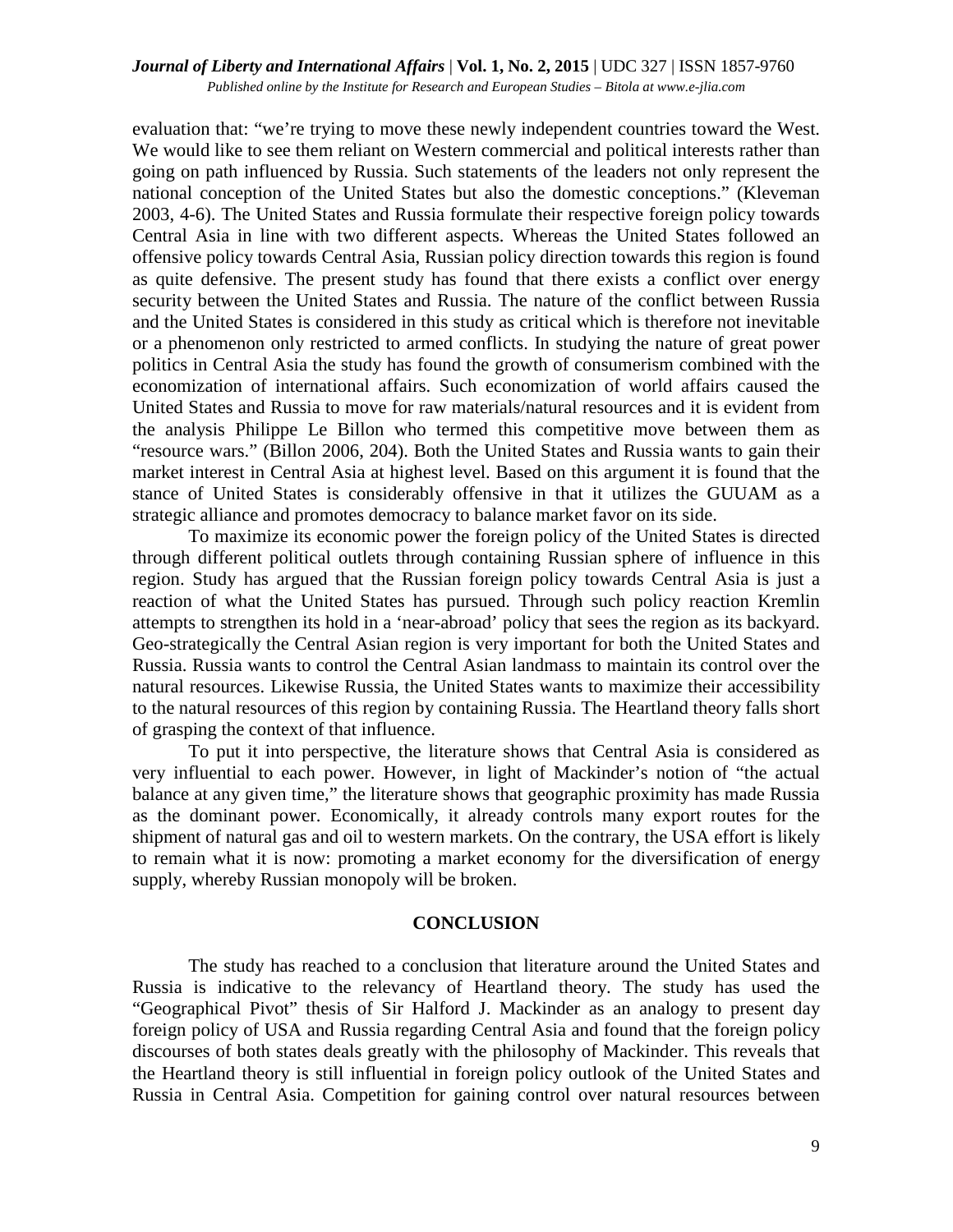Russia and the United States together with geo-political and strategic factors characterized the geopolitics of Central Asia. Control over natural resources as well as market access is indeed the main motto of the foreign policy direction of both states. It is evident from the above study that such foreign policy directions are followed by the Heartland Theory of Mackinder. In fact it may be said that, outlined in 1904 through his speech, the "Heartland theory" was a founding moment for geo-politics. His argument regarding the control of the Eurasian landmass (Europe, Asia and the Middle East), is still considered as the major geopolitical prize.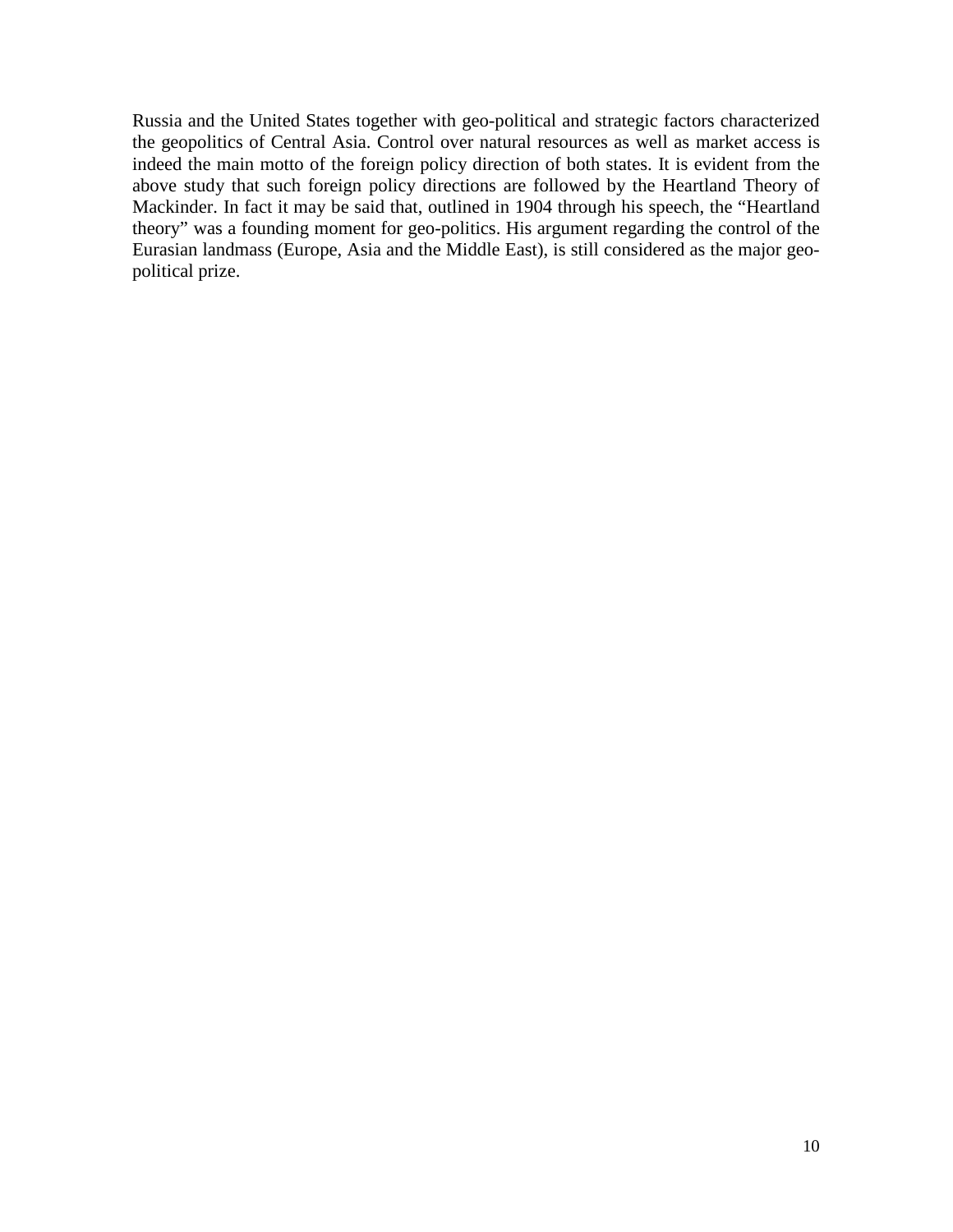

**Figure 1: Heartland Theory of Sir Halford Mackinder (Yves Lacoste, Le pivot géographique de l'histoire: une lecture critique,** *Hérodote* **3/2012 (No 146-147) , p. 139-158)**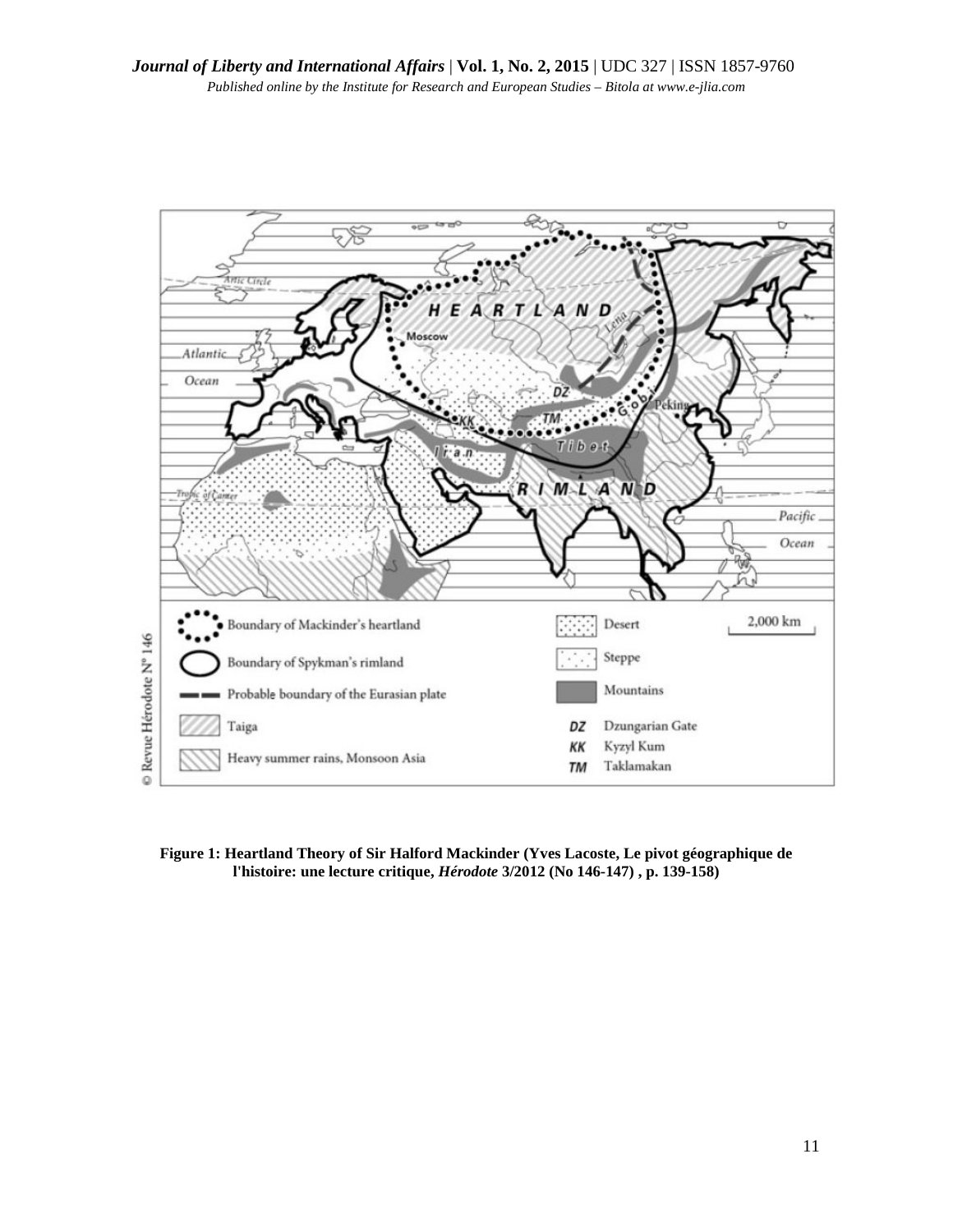# **REFERENCES**

- 1. Alcenat, Westenley & Scott, Margaret. 2008. Revisiting the Pivot: The Influence of Heartland Theory in Great Power Politics, URL: http://www.creighton.edu/fileadmin/user/CCAS/departments/PoliticalScience/MVJ/ docs/The\_Pivot\_-\_Alcenat\_and\_Scott.pdf. *Retrieved on: 19th August 2015,* 18.
- 2. Bacevich J. Andrew. 2002. "Bases of Debate: America in Central Asia: Steppes to Empire." *Cited in* Margaret S. & Westenley A. 2008. Revisiting the Pivot: The Influence of Heartland Theory in Great Power Politics, URL: *http://www.creighton.edu/fileadmin/user/CCAS/departments/PoliticalScience/MVJ/ docs/The\_Pivot\_-\_Alcenat\_and\_Scott.pdf, Retrieved on: 26th February 2015, 8.*
- 3. Billon, Philippe Le. 2006. "The Geopolitics of Resource Wars: Resource Dependence, Governance and Violence," in *The Geopolitics Reader*, 2 ed. Ed. by Gearoid O Tuathail. Routledge.New York, 204.
- 4. Blank J. Stephen. 2001. "United States and Central Asia" in *Central Asian Security: The New International Context*. Brookings Institute Press, 133.
- *5.* Blank J. Stephen. 2007. "USA Interests in Central Asia And The Challenges To Them." *Strategic Studies Institute*, URL: *http://www.strategicstudiesinstitute.army.mil/.Retrieved on: 18th February 2015.*
- 6. Blank; 2007, *cited in* Alcenat & Scott; 2008, 9.
- 7. Bobo Lo. 2015. Frontiers New and Old: Russia's Policy in Central Asia, URL: www.ifri.org/.../ifri\_rnv\_82\_central\_asia\_bobolo\_eng\_january\_2015\_0.pdf. Retrieved on:  $19<sup>th</sup>$  August 2015, 1.
- 8. Cohen, Ariel. 2001. "USA Foreign Policy Interests and Human Rights in Central Asia." Heritage Foundation, URL: http://www.heritage.org/Research/RussianEurasiaandEurasia/Test. *Retrieved on: 18th February 2015,* 6.
- 9. Craig Oliphant. 2013. Russia's Role and Interests in Central Asia, URL: *www.saferworld.org.uk/.../russias-role-and-interests-in-central-asia.pdf.Retrieved on: 19th August 2015,* 1.
- 10. Fettweis J. C. 2003. "Revisiting Mackinder and Angell: The Obsolescence of Great Power Politics." *Comparative Strategy*, 109-129.
- 11. Gretsky, Sergei. 1997. "Russia's Policy Towards Central Asia." Carnegie Endowment for International Peace. Carnegie Moscow Center. Moscow. P. 21-22.
- 12. Halford J. Mackinder. 1943."The Round World and the Winning of the Peace," *Foreign Affairs*, Vol. 21, No. 4, 595-605.
- 13. Jonson, Lena.2001. "Russia and Central Asia" in Central Asian Security: The New International Context, Ed. by Roy Allison and Lena Jonson. Brookings Institution Press.
- 14. Lacoste, Yves. 2012. Le pivot géographique de l'histoire: une lecture critique, *Hérodote* (No 146-147) , p. 139-158
- 15. Lutz C. Kleveman. 2003. *The New Great Game: Blood and Oil in Central Asia.*  Atlantic Monthly Press. New York, 4-6.
- *16.* Marlene Laruelle. 2012. US Central Asia Policy: Still American Mars versus European Venus?, URL: